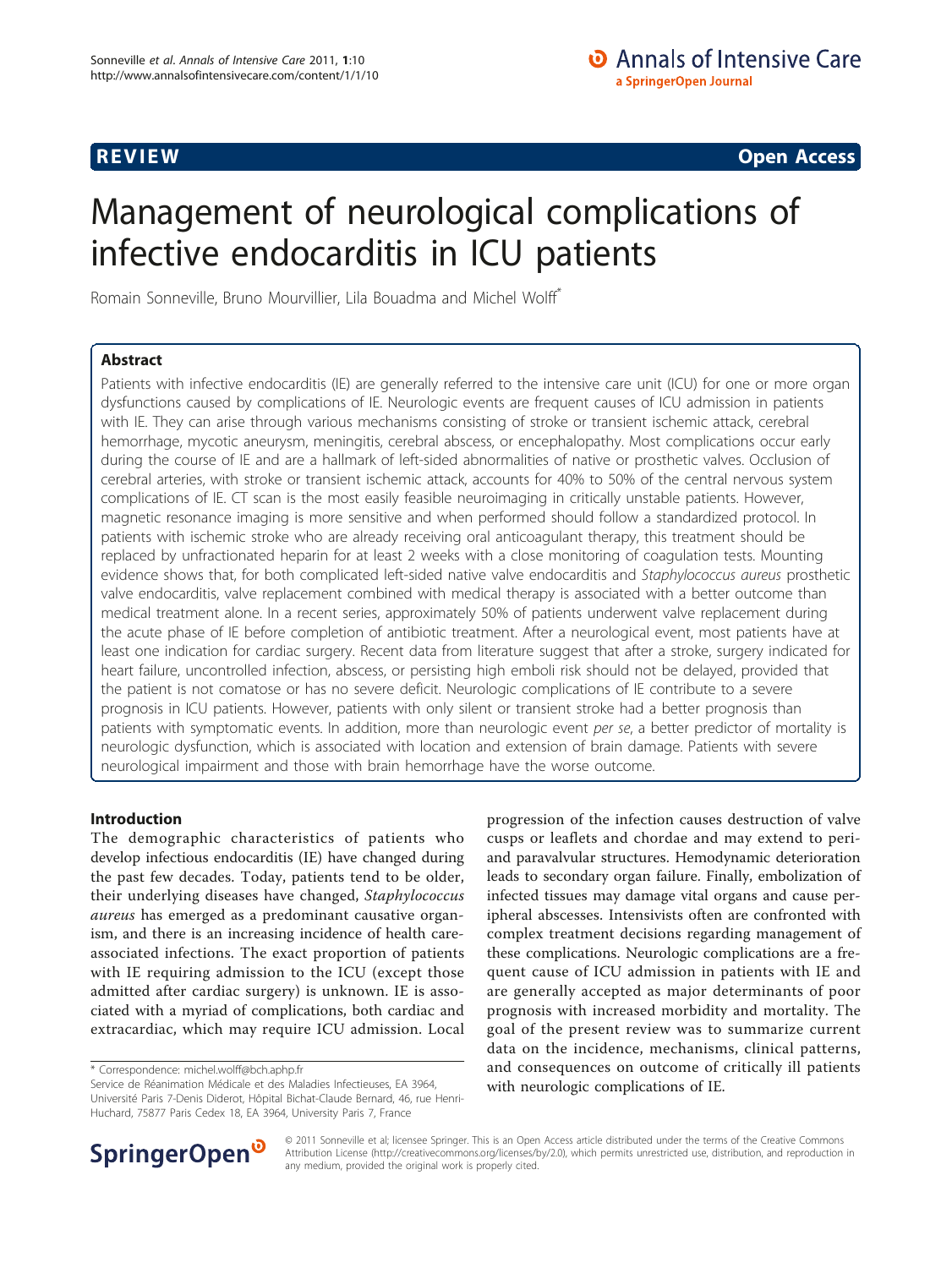#### Incidence

The incidence of neurologic events during the course of IE varies greatly among series, tending to be higher in those gathered from referral centers. Because they contribute to death in IE, ancient studies based on autopsies and performed during the 1960s revealed brain lesions in up to 90% of patients [[1\]](#page-6-0). In most series, central nervous system (CNS) involvement during the course of IE occurs in 20% to 40% of cases. Among 1,329 episodes of IE from seven series described between 1985 and 1993, 437 (33%) were accompanied by CNS manifestations [\[2](#page-6-0)]. In a Finnish teaching hospital, 55 of 218 IE (25%) were associated with neurologic complications [[3](#page-6-0)]. However, in series published after 2000, the incidence of neurologic complications is lower: in France, strokes occurred in 17% of 264 IE cases caused by staphylococci or streptococci [[4\]](#page-6-0); in the United States, among 513 episodes of complicated, left-sided native valve IE, focal neurologic signs or altered mental status were observed in 18% and 16% of cases, respectively [[5\]](#page-6-0). Experience from the large, contemporary, International Collaboration on Endocarditis-Prospective Cohort Study (ICE-PCS) involving 2,781 patients from 58 hospitals in 25 countries reported a similar (17%) incidence of strokes [[6\]](#page-6-0). Because neurologic events are a frequent cause of admission to the ICU of patients with IE, the percentage of this complication is higher in critically ill patients. Among 228 episodes of IE in 2 ICUs, neurological events were the most frequent complications, occurring in 37% of the patients [[7](#page-6-0)]. A recent multicenter study showed a 55% incidence of neurologic events (mostly symptomatic) among 198 critically ill patients with leftsided endocarditis (Table [1](#page-2-0)). However, the true incidence of neurologic complications is difficult to assess because few studies used systematic neuroimaging. Those in which CT scan was performed for all patients [[8,9\]](#page-6-0) have shown that the CNS is more frequently involved in patients with IE than neurologic symptoms would suggest. Moreover, when cerebral magnetic resonance imaging (MRI) is systematically performed, cerebral lesions are found in at least 80% of the patients, most having no neurologic symptoms [[10](#page-6-0)-[12](#page-6-0)]. Therefore, the overall incidence of brain complications appears to be much higher than that detected by previous clinical studies.

#### Mechanisms, risk factors, and clinical patterns

Neurologic complications of IE can arise through the following mechanisms, frequently associated in the same patient: occlusion of cerebral arteries by emboli derived from endocardial vegetation; cerebral hemorrhage; infection of the meninges; brain abscess; and mycotic aneurysms. Sepsis-related encephalopathy, defined by acute confusional state or delirium, with fluctuation of vigilance also may contribute to neurologic manifestations of IE, especially in patients with S. aureus infection. Neurologic complications are a hallmark of leftsided abnormalities of native or prosthetic valves. CT scan is the most easily feasible neuroimaging in critically unstable patients. However, MRI is more sensitive and when performed should follow a standardized protocol that includes b1000 diffusion, T2\* gradient recalled imaging, T2 fluid-attenuated inversion recovery (FLAIR) weighted sequences, and three-dimensional T1 postcontrast [\[12\]](#page-6-0).

## Cerebral emboli

Cerebral emboli result from dislodgment or fragmentation of cardiac vegetations, followed by vessel occlusion; this results in various degrees of ischemia and infarction, depending on the vessels and the collateral blood flow. Occlusion of cerebral arteries, with either stroke or transient ischemic attack, accounts for 40% to 50% of the CNS complications of IE [[2\]](#page-6-0). More than 40% of cerebral emboli affect the middle artery. Among 198 ICU patients with left-sided IE, 108 experienced a total of 197 neurologic complications and ischemic stroke accounted for 40% of these episodes [[13\]](#page-6-0). The main risk of neurologic complications is the absence of appropriate antibiotic therapy. Most neurologic complications are already evident at the time of hospitalization or develop within a few days. The probability of developing these complications decreases rapidly once antimicrobial therapy has been started. In the ICE-PCS study, the crude incidence of stroke in patients receiving appropriate antimicrobial therapy was 4.82/1,000 patient days in the first week of therapy and decreased to 1.71/1,000 patient days in the second week. This rate continued to decline with additional therapy [[14\]](#page-6-0). Moreover, recurrent neurologic events, although possible even late, are uncommon. The localization of the infection has been found to influence the occurrence of neurologic events in some but not all studies, with a higher risk in patients with mitral valve vegetation [[15](#page-6-0)]. Obviously, patients with large vegetations, measuring >10 or >15 mm and those with mobile vegetations are at increasing risk for embolism [[15-](#page-6-0)[17\]](#page-7-0). When neurologic complication rates were assessed as a function of the causative agent, the frequency of CNS involvement was two to three times higher with S. aureus than with other pathogens [[3\]](#page-6-0). However, in IE caused by less frequent pathogens, such as Streptococcus agalactiae and fungi, the incidence of emboli is high and is explained by the large size of the vegetations [\[18,19](#page-7-0)].

Emboli may cause a wide variety of clinical symptoms and signs, including impaired consciousness or focal deficits, depending on their size, location, and number. When systematic MRI is performed, large systematized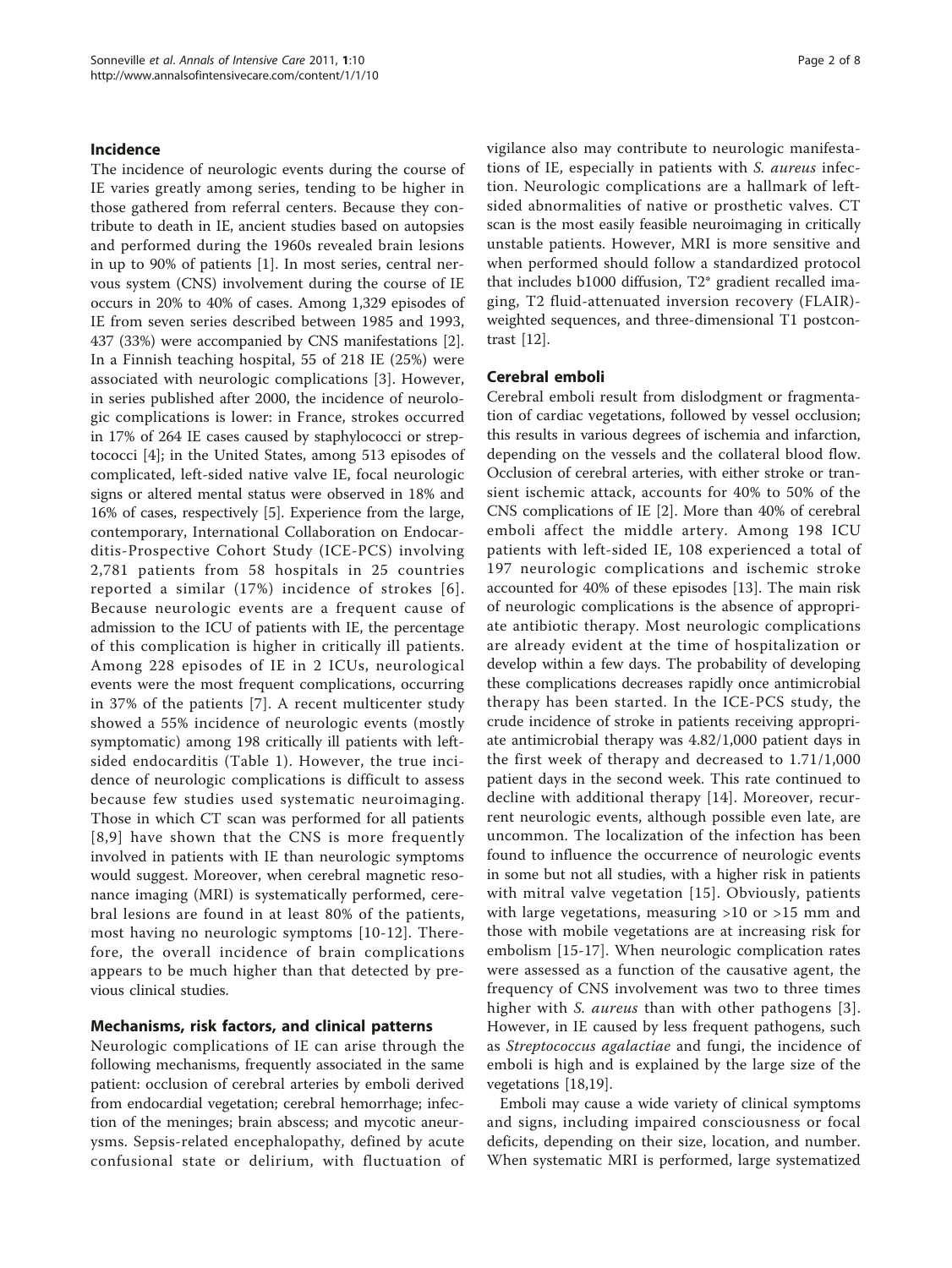| Author, yr<br>(reference)<br>Setting,<br>country                                                                                                                                                                                                                                                                                                                                                                                                                                                                                                                                                                                                                                                                                                                                                                    | No.<br>of IE | Patients with CNS<br>complications, n (%) | Embolic<br>events, n,<br>(%) | Overall<br>mortality<br>(%) | Mortality of patients with<br>CNS complications (%) | Cardiac surgery in patients with<br>CNS complications, n (%) |
|---------------------------------------------------------------------------------------------------------------------------------------------------------------------------------------------------------------------------------------------------------------------------------------------------------------------------------------------------------------------------------------------------------------------------------------------------------------------------------------------------------------------------------------------------------------------------------------------------------------------------------------------------------------------------------------------------------------------------------------------------------------------------------------------------------------------|--------------|-------------------------------------------|------------------------------|-----------------------------|-----------------------------------------------------|--------------------------------------------------------------|
| Salgado, 1989 175<br>$[47]$                                                                                                                                                                                                                                                                                                                                                                                                                                                                                                                                                                                                                                                                                                                                                                                         |              | 64 (36.5)                                 | 27 (42)                      | 13.6                        | 20.6                                                | $\sf NR$                                                     |
| One<br>institution<br><b>USA</b>                                                                                                                                                                                                                                                                                                                                                                                                                                                                                                                                                                                                                                                                                                                                                                                    |              |                                           |                              |                             |                                                     |                                                              |
| Roder, 1997<br>$[40]$                                                                                                                                                                                                                                                                                                                                                                                                                                                                                                                                                                                                                                                                                                                                                                                               | 260          | 91 (35)                                   |                              | 56                          | 74                                                  | 81 (89)                                                      |
| 63 hospitals,<br>Denmark                                                                                                                                                                                                                                                                                                                                                                                                                                                                                                                                                                                                                                                                                                                                                                                            |              |                                           |                              |                             |                                                     |                                                              |
| Heiro, 2000<br>$[3]$                                                                                                                                                                                                                                                                                                                                                                                                                                                                                                                                                                                                                                                                                                                                                                                                | 218          | 55 (25)                                   | 23 (42)                      | 14                          | 24                                                  | 15 (27)                                                      |
| One<br>institution<br>Finland                                                                                                                                                                                                                                                                                                                                                                                                                                                                                                                                                                                                                                                                                                                                                                                       |              |                                           |                              |                             |                                                     |                                                              |
| Anderson,<br>2003<br>$[16]$                                                                                                                                                                                                                                                                                                                                                                                                                                                                                                                                                                                                                                                                                                                                                                                         | 707          | 68 (9.6)                                  | 49 (72)                      | <b>NR</b>                   | 52 (1-yr)                                           | 13 (19)                                                      |
| One referral<br>center USA                                                                                                                                                                                                                                                                                                                                                                                                                                                                                                                                                                                                                                                                                                                                                                                          |              |                                           |                              |                             |                                                     |                                                              |
| Mourvillier,<br>2004<br>$[7] \centering% \includegraphics[width=1\textwidth]{images/TransY.pdf} \caption{The first two different values of $10^{-4}$. The first two different values of $10^{-4}$. The first two different values of $10^{-4}$. The first two different values of $10^{-4}$. The first two different values of $10^{-4}$. The second two different values of $10^{-4}$. The second two different values of $10^{-4}$. The second two different values of $10^{-4}$. The second two different values of $10^{-4}$. The second two different values of $10^{-4}$. The second two different values of $10^{-4}$. The second two different values of $10^{-4}$. The second two different values of $10^{-4}$. The second two different values of $10^{-4}$. The second two different values of $10^{-4$ | 228          | 84 (37)                                   | 31 (37)                      | 45 (in-<br>hospital)        | 57                                                  | 104 (46)                                                     |
| 2 referral<br>centers                                                                                                                                                                                                                                                                                                                                                                                                                                                                                                                                                                                                                                                                                                                                                                                               |              |                                           |                              |                             |                                                     |                                                              |
| France                                                                                                                                                                                                                                                                                                                                                                                                                                                                                                                                                                                                                                                                                                                                                                                                              |              |                                           |                              |                             |                                                     |                                                              |
| Ruttmann,<br>2006<br>$[30]$                                                                                                                                                                                                                                                                                                                                                                                                                                                                                                                                                                                                                                                                                                                                                                                         | 214          | 65 (30)                                   | 61 (94)                      | 21                          | 17 (median follow-up: 5.9 yr)                       | 65 (100)                                                     |
| Cardiac<br>surgery                                                                                                                                                                                                                                                                                                                                                                                                                                                                                                                                                                                                                                                                                                                                                                                                  |              |                                           |                              |                             |                                                     |                                                              |
| Austria                                                                                                                                                                                                                                                                                                                                                                                                                                                                                                                                                                                                                                                                                                                                                                                                             |              |                                           |                              |                             |                                                     |                                                              |
| Corral, 2007<br>$[42]$                                                                                                                                                                                                                                                                                                                                                                                                                                                                                                                                                                                                                                                                                                                                                                                              | 550          | 71(13)                                    | 42 (60)                      | 11                          | 34                                                  | 26 (41)                                                      |
| One<br>institution                                                                                                                                                                                                                                                                                                                                                                                                                                                                                                                                                                                                                                                                                                                                                                                                  |              |                                           |                              |                             |                                                     |                                                              |
| Spain                                                                                                                                                                                                                                                                                                                                                                                                                                                                                                                                                                                                                                                                                                                                                                                                               |              |                                           |                              |                             |                                                     |                                                              |
| Thuny, 2007<br>[8]                                                                                                                                                                                                                                                                                                                                                                                                                                                                                                                                                                                                                                                                                                                                                                                                  | 496          | 109 (22)                                  | 80 (73)                      | 16 (6-mo)                   | 22 (6-mo)                                           | 63 (58)                                                      |
| 2 referral<br>centers                                                                                                                                                                                                                                                                                                                                                                                                                                                                                                                                                                                                                                                                                                                                                                                               |              |                                           |                              | 19 (1-yr)                   | 25 (1-yr)                                           |                                                              |
| France                                                                                                                                                                                                                                                                                                                                                                                                                                                                                                                                                                                                                                                                                                                                                                                                              |              |                                           |                              | 31 (5-yr)                   | 38 (5-yr)                                           |                                                              |
| Sonneville,<br>2011<br>[13]                                                                                                                                                                                                                                                                                                                                                                                                                                                                                                                                                                                                                                                                                                                                                                                         | 198          | 108 (55)                                  | 79 (73)                      | 57 (3-mo)                   | 58 (3-mo)                                           | 53 (49)                                                      |
| 23 ICUs<br>France                                                                                                                                                                                                                                                                                                                                                                                                                                                                                                                                                                                                                                                                                                                                                                                                   |              |                                           |                              |                             |                                                     |                                                              |
|                                                                                                                                                                                                                                                                                                                                                                                                                                                                                                                                                                                                                                                                                                                                                                                                                     |              |                                           |                              |                             |                                                     |                                                              |

## <span id="page-2-0"></span>Table 1 Neurologic complications of IE and outcome in nine series

NR, not reported.

and small ischemic lesions are seen in one third and two thirds of embolic episodes, respectively (Figure [1](#page-3-0)) [[12](#page-6-0)].

## Cerebral hemorrhage

Cerebral hemorrhage accounts for 12% to 30% of neurologic complications of IE and even 29% of all neurologic complications in critically ill patients with IE [\[13](#page-6-0)]. They may be the result of different mechanisms. Transformation of ischemic infarcts caused by septic emboli is involved in approximately one third of patients with cerebral bleeding, either at the early phase of emboli or later. A recent case-control study, using diffusion-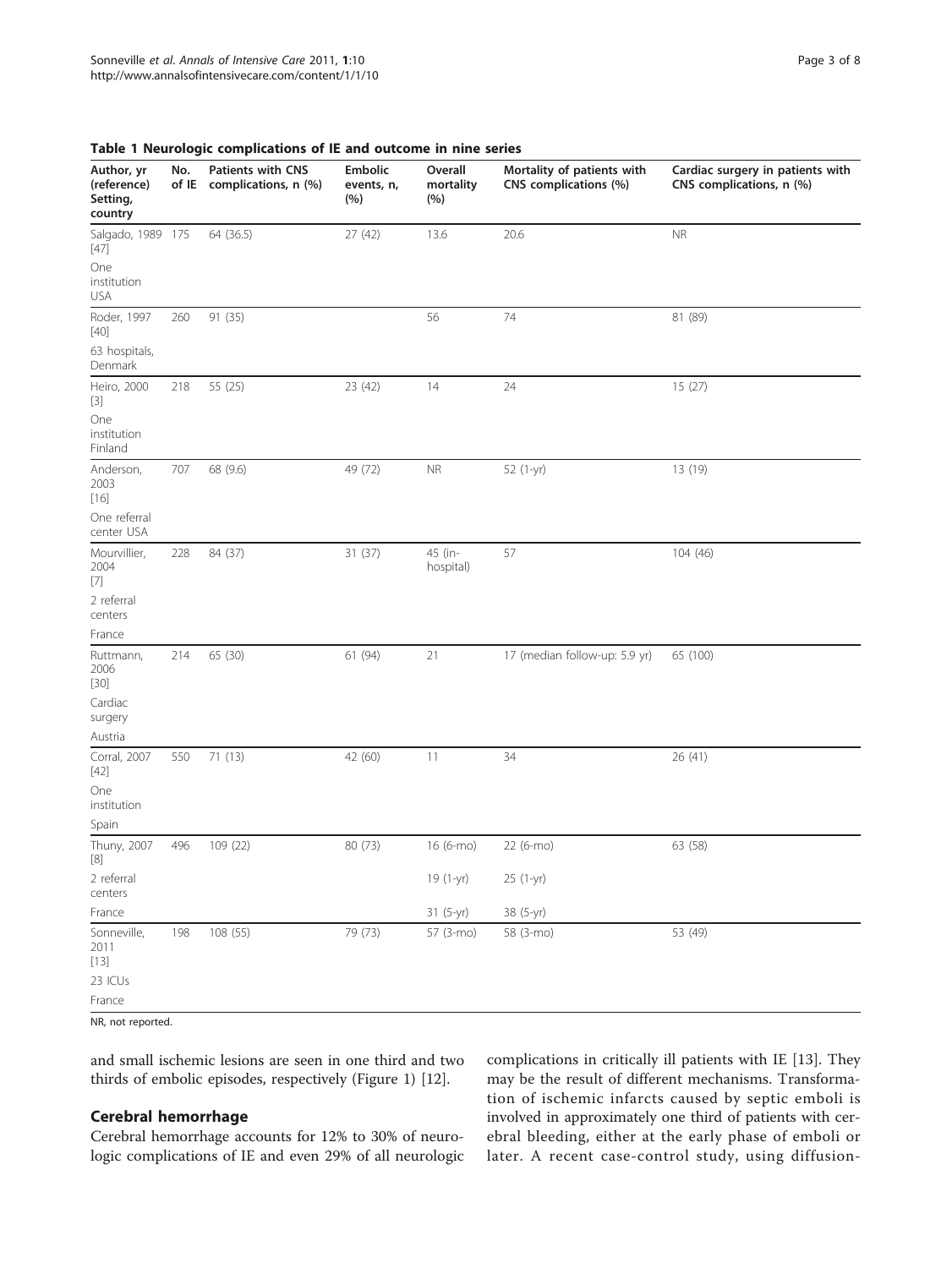<span id="page-3-0"></span>

weighted MRI has revealed a high incidence of very small foci of hemorrhage. Cerebral microbleeds were observed in 57% of patients with IE compared with 15% of control subjects (Figure 2) [[20\]](#page-7-0). These lesions may reflect a subacute microvascular process leading in some cases to the development of intracranial mycotic aneurysms (ICMA) on distal or pial arteries. Because of the strong association found between IE and cerebral microbleeds, the authors raised the question of additional diagnostic value of these lesions for IE.

Brain hemorrhage is more frequent during the bacteremic phase of S. aureus IE and is made more likely by severe thrombopenia and anticoagulant therapy [[7](#page-6-0)]. Other mechanisms of bleeding are ruptured



Figure 2 Diffusion-weighted magnetic resonance imaging. Acute hyperintense ischemic strokes in both hemispheres and in vertebro-basilar territories in the same patient (Reprinted from reference 12 with permission).

intracranial mycotic aneurysms and septic erosion of the arterial wall without a well-identified aneurysm. The latter complication is mainly seen in patients with S. aureus IE. Cerebral hemorrhage may be the first manifestation of IE and should be suspected in a febrile patient with sudden coma and/or neurologic deficit.

### Intracranial mycotic aneurysms

ICMA are relatively rare, accounting for less than 10% of neurologic complications of IE. They usually result from septic embolization to the vasa vasorum or to the intraluminal space of the vessel itself. Septic emboli are responsible for an inflammatory lesion starting on the adventice surface and ultimately destroying the intima. ICMA are multiple in 25% of the cases and are mostly located in the distal branches of the middle artery. Streptococci and to a lesser extent S. aureus are responsible for most ICMA. Nonruptured ICMA are responsible for fever, headache, seizures, and focal deficit. Patients with ruptured ICMA have sudden arachnoid or intracerebral bleeding, associating decreased level of consciousness, intracranial hypertension, and focal deficit. Rupture generally occurs at the early phase of IE, but in some patients, especially those with streptococcal IE, rupture may observed during antibiotic course of even after the end of therapy. CT-scan angiography and MR angiography are of equal value to detect ICMA >5 mm. Although conventional angiography may still be useful for the detection of very small ICMA, two-dimensional and three-dimensional helical CT also have high sensitivity [\[21\]](#page-7-0).

#### Meningitis and brain abscess

Meningitis or sterile inflammatory reaction to infection or brain ischemia or hemorrhage occurs in 2% to 20% of patients with IE and up to 40% of those with neurologic complications. In most cases, except in the rare cases of Streptococcus pneumoniae IE, the cerebrospinal fluid (CSF) is not purulent and the presence of pathogens is very transient. A typical ICU candidate has an acute febrile and toxic illness with heart murmur, petechiae, and meningeal signs. CSF examination finds moderate pleocytosis and Gram-positive cocci. Blood cultures yield S. aureus, and echocardiography confirms left-sided IE.

Brain abscess is considered to be a rare complication of IE but was observed in 14 (13%) of 108 critically ill patients with IE [[13](#page-6-0)]. Although less than 5% of patients with brain abscess have IE, this complication should be suspected in the absence of obvious source and when multiple abscesses are present. Most brain abscesses observed in the setting of IE are caused by S. aureus.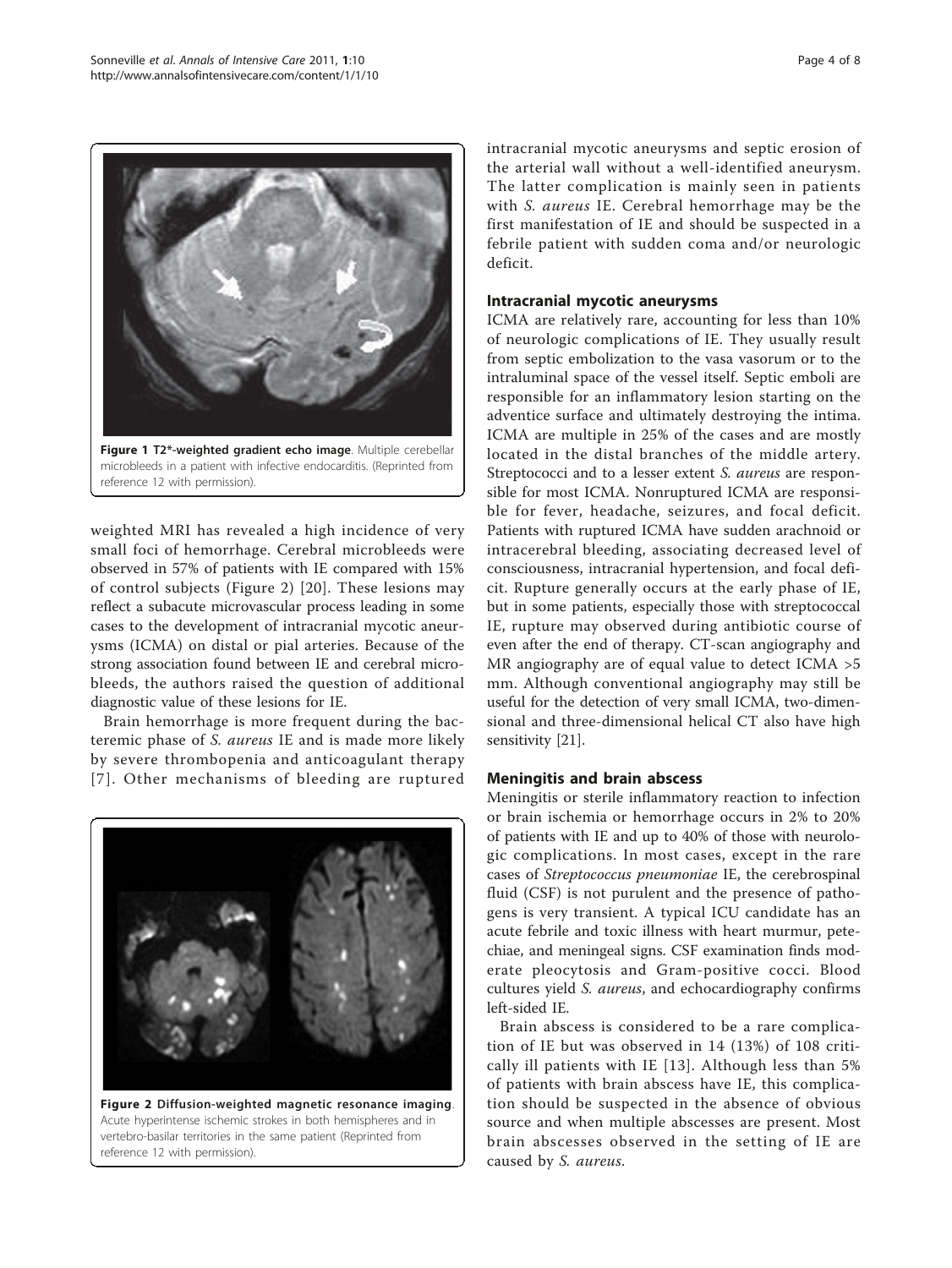# Consequences of neurologic complications on management of infective endocarditis

Neurologic complications may have consequences on the management of patients with IE. Their presence can help diagnosis because, as peripheral manifestations of IE, they are minor criteria in the Duke classification. They also can affect medical therapy by changing the type and length of antibiotic or anticoagulant therapy. Moreover, neurologic complications may influence indications, timing, and type of cardiac surgery. Finally, they may require specific approach, such as interventional neuroradiology to treat ICMA.

# Specific management of neurologic complications of IE

## Cerebral emboli

General supportive care, including airway, ventilator support, supplemental oxygen, control of temperature, management of blood pressure, and control of glycemia, are nonspecific measures and have been detailed elsewhere [[22\]](#page-7-0). The proper use of antithrombotic therapy has given rise to much controversy but there is now some consensus, which was summarized in 2009 by "The Task Force on the Prevention, Diagnosis, and Treatment of Infective Endocarditis of the European Society of Cardiology" [\[23](#page-7-0)]. There is no indication for the initiation of antithrombotic drugs (thrombolytic drugs, anticoagulant, or antiplatelet therapy) during the active phase of IE. In patients who are already receiving oral anticoagulant therapy, this treatment should be replaced by unfractionated heparin for at least 2 weeks with a close monitoring of activated plasma thromboplastin or the activated cephalin clotting time. Although initial experimental studies showed a beneficial impact of aspirin therapy on the risk of an embolic event in S. aureus IE, there is no convincing clinical data to support its use. Finally, a retrospective cohort study of 600 adult patients with a diagnosis of IE showed that embolic events and related morbidity occurred significantly less in those who received prior, continuous daily antiplatelet therapy [[24\]](#page-7-0). Therefore, interruption of antiplatelet therapy is not recommended in the absence of bleeding [\[23](#page-7-0)].

## Cerebral hemorrhage and intracranial mycotic aneurysms

Along with supportive measures, interruption of all anticoagulation is recommended, but in patients with mechanical valve unfractionated heparin should be reinitiated as soon as possible [[23](#page-7-0)]. Treatment of ICMA remains a controversial issue because of the relative rarity of these lesions. Unruptured ICMA should be followed by serial imaging, because most will disappear with antibiotic therapy. If the ICMA is very large or enlarging despite antibiotics, or if the ICMA is ruptured, treatment will differ according to its location and the

presence or not of masse effect. Endovascular therapy [[25\]](#page-7-0) should be considered when there is no mass effect and if the ICMA is located in a noneloquent territory. In contrast, in the presence of mass effect or location in an eloquent neuronal territory, neurosurgery is probably the best choice [[26\]](#page-7-0).

#### Meningitis and brain abscesses

The presence of meningitis should not modify recommended antibiotic regimens because the first goal is to obtain clearance of pathogens from blood cultures. In patients with *S. aureus* brain abscesses, the addition to the standard regimen of a molecule penetrating brain parenchyma, such as a fluoroquinolone or rifampin, may be warranted. In most cases, patients have small and multiple abscesses that do not require surgery.

# Consequences of neurologic complications on cardiac surgery

In recent series [\[6](#page-6-0)[,27](#page-7-0)], 48% to 50% of patients (up to 75% in specialized medical-surgical centers) undergo valve replacement during the acute phase of IE (i.e., before the completion of antibiotic treatment). In many studies, but not all, surgery is independently associated with a lower risk of mortality. Patients who benefit the most from cardiac surgery are those operated on for heart failure caused by severe aortic or mitral regurgitation, fistula into a cardiac chamber or valve obstruction [[5](#page-6-0)]. Other indications are uncontrolled infection and prevention of embolism in high-risk patients. However, in patients with neurological complications, the safety of cardiopulmonary bypass has been controversially debated for years. Anticoagulation during cardiac surgery may increase the risk of hemorrhagic transformation of an asymptomatic ischemic stroke. Moreover, episodes of hypotension during procedure might exacerbate a pre-existing ischemic brain lesion. Finally, the need for anticoagulation in patients with mechanical valves increases the risk of cerebral bleeding. However, after a neurological event, most patients still have at least one indication for cardiac surgery. From studies published during the mid 1990s [\[28,29\]](#page-7-0), an interval of at least 2 weeks between an embolic event and cardiac surgery was recommended. Several recent studies have challenged this statement and their results suggest that early cardiac surgery, when indicated, is possible even after a neurologic event. In a consecutive series of 214 patients undergoing cardiac surgery for IE, 61 had computed tomography- or magnetic resonance imaging-verified stroke. In those patients, early surgery (median 4 days) was not associated with more new neurologic events (3.2%) compared with late surgery, and the percentage of complete recovery was similar. However, in the case of middle cerebral artery stroke, recovery was only 50% and was significantly lower compared with non-middle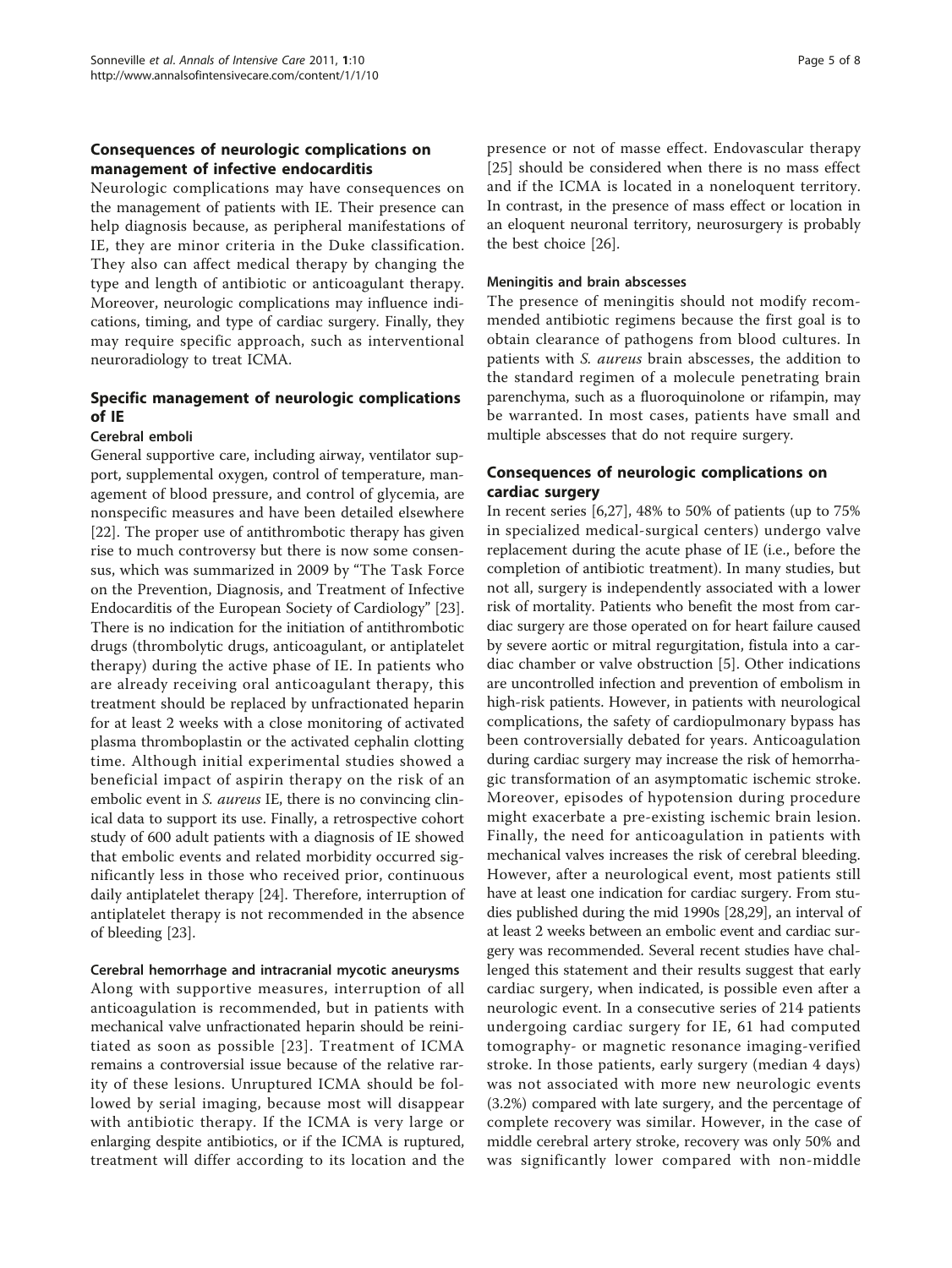cerebral artery stroke. Moreover, in comparison with nonstroke patients, the age-adjusted perioperative mortality risk was 1.7-fold higher and long-term mortality risk was1.23-fold higher in stroke patients [[30](#page-7-0)]. Two other studies showed that urgent cardiac surgery in patients with embolic events was feasible with worsening of neurologic status in 6% and 0%, respectively [\[8](#page-6-0),[10\]](#page-6-0). Moreover, in a series of 48 patients with prosthetic valve IE, survival was better in patients operated within 8 days of diagnosis compared with those operated later [\[31](#page-7-0)]. In addition, the risk of neurologic deterioration after cardiac surgery in patients with silent neurological complications is probably very low [[8\]](#page-6-0). Neurologic recovery depends on preoperative status, with a percentage of good recovery of 80% when National Institute of Health Stroke Score (NIHSS) is <9 but only 35% in patients with NIHSS >15 [\[30\]](#page-7-0). Among 108 ICU patients with neurologic complications of IE, 52 underwent cardiac surgery (median 10 days) at the acute stage of IE. Ten (19%) experienced new neurologic events after cardiac surgery and 33 (63%) survived, most with good functional outcome [\[13\]](#page-6-0). Finally, among 1,552 patients with native valve IE included in the ICE-PCS, cardiac surgery was found to confer a survival benefit among several groups of patients, including those with stroke [[32](#page-7-0)].

The following recommendations have been made by "The Task Force on the Prevention, Diagnosis, and Treatment of Infective Endocarditis of the European Society of Cardiology": 1) after a silent cerebral embolism or transient ischemic attack, surgery is recommended without delay if an indication remains; 2) after a stroke, surgery indicated for heart failure, uncontrolled infection, abscess or persisting high emboli risk, should not be delayed. This recommendation does not apply to comatose patients; and 3) after intracranial hemorrhage, surgery must be postponed for at least 1 month (see also Table 2) [\[23](#page-7-0)].

# Impact of neuroimaging in management of patients with neurologic complications

No study has evaluated the effect of systematic neuroimaging on clinical decisions in ICU patients with IE.

Cerebral MRI with angiography performed up to 7 days after admission led to a modification of therapeutic plans, including surgical plan modifications, for 24 (18%) of 130 patients mostly non-ICU patients [[12\]](#page-6-0). However, because silent neurologic complications do not alter outcome, the role of systematic neuroimaging should be further evaluated. Although the majority of neurologic events are already present at ICU admission [[13](#page-6-0)], some may occur later. Because clinical modifications may be difficult to evaluate in those ICU patients who are sedated, systematic CT scan or MRI should be performed when cardiac surgery is considered.

# Consequences on outcome of neurologic complications of IE

The overall in-hospital mortality of IE was 18% in the large, contemporary, and multinational ICE-PCE study [[6\]](#page-6-0). This figure includes all types of IE and needs to be refined according to different categories of disease. Another recent cohort of 513 patients with complicated, left-sided native valve IE had a 6-month mortality rate of 26% [[5](#page-6-0)]. Two studies found mortality rates for prosthetic valve endocarditis of 33% and 22%, respectively [[27](#page-7-0),[33](#page-7-0)]. In the international ICE-PCE collaborative study, healthcare associated native valve endocarditis were associated with higher in-hospital mortality (25%) compared with community-acquired endocarditis (13%) [[34\]](#page-7-0). Survival of ICU patients with IE is even lower. Among 228 patients with IE referred to two ICUs in a referral center, the in-hospital mortality rate was 45% [[7\]](#page-6-0). It was 57% at 3 months in a multicenter study that involved 198 critically ill patients with IE [\[13](#page-6-0)], and 54% in 33 other ICU patients [\[35](#page-7-0)].

Neurologic complications may alter directly the outcome, increasing mortality and morbidity or indirectly by contraindicating early cardiac surgery. Indeed, in ICU patients with IE, mortality reached 88% in patients who were denied surgery, partly because of neurologic complications, despite a validated indication. Early surgery (within 7 days of diagnosis) was recently shown to increase free-event survival [[36,37\]](#page-7-0). Many, but not all,

Table 2 Cardiac surgery in ICU patients with IE and neurologic complications

| Surgery possible if required                                      | Surgery to be delayed or contraindicated                                   |
|-------------------------------------------------------------------|----------------------------------------------------------------------------|
| Heart failure, uncontrolled infection, abscess, high embolic risk |                                                                            |
| Silent neurologic complications (CT scan, MRI)                    | Severe comorbidities                                                       |
| Transient ischemic attack                                         | Severe septic shock                                                        |
| Stroke                                                            | Stroke and coma or extensive neurologic deficit                            |
| Microbleeds or very small hemorrhagic lesions                     | Intracranial hemorrhage (other than microbleeds or very small hemorrhagic) |
| Meningitis                                                        | Meningitis and coma (rare)                                                 |
| Brain abscess                                                     | Brain abscess associated with intracranial hypertension                    |
| Small ICMA                                                        | Very large or enlarging ICMA                                               |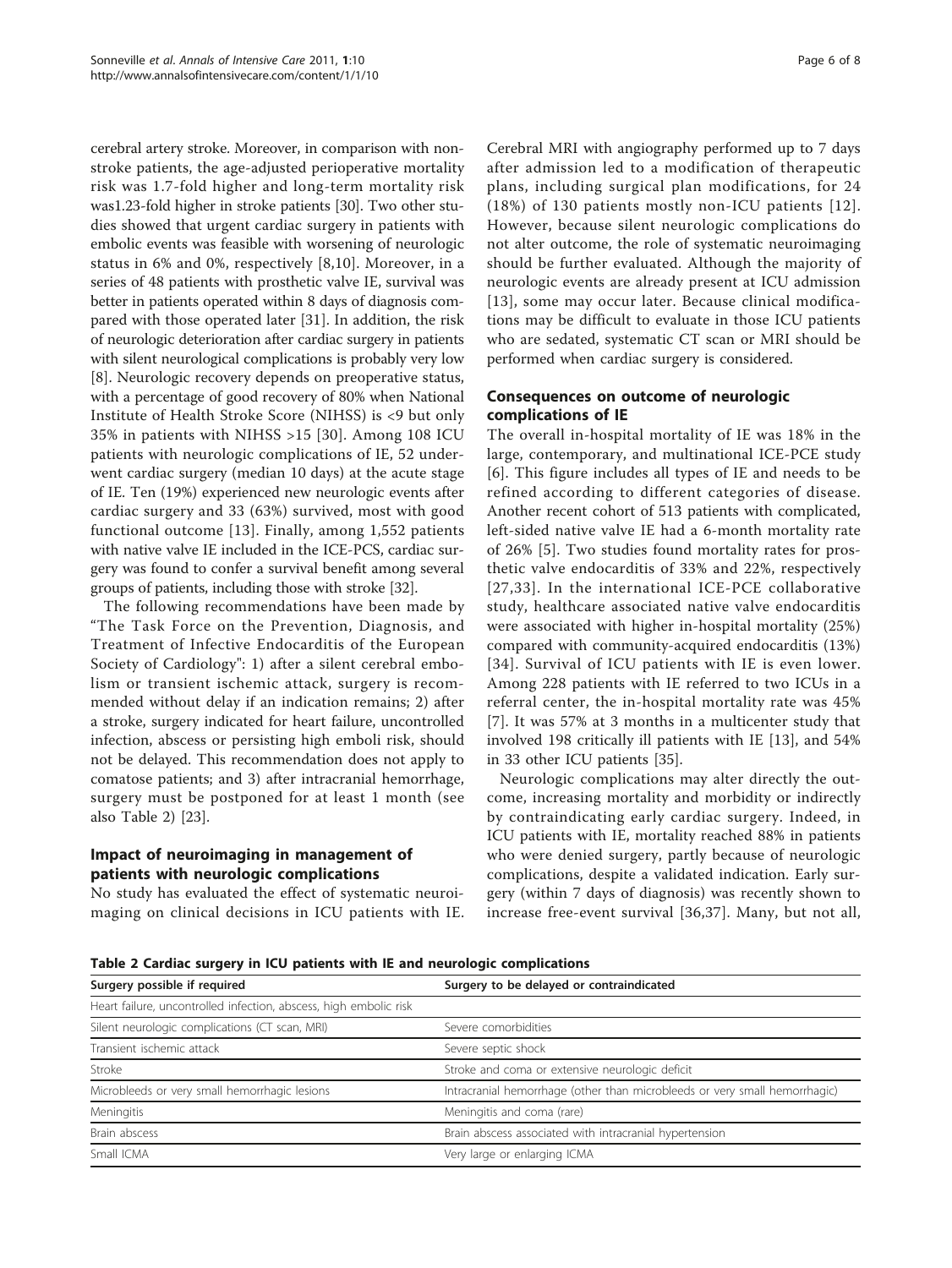<span id="page-6-0"></span>studies showed that neurologic complications are associated with increased mortality during IE [3,6,16[,38-43\]](#page-7-0). However, results of recent studies have provided more precise information with regard to the impact of neurologic events on outcome. First, patients with only silent or transient stroke had a better prognosis than patients with symptomatic events [8]. The former have mild or moderate brain lesions, which allow early surgery to be performed with a low operative risk. Second, more than the neurologic event per se, a better predictor of mortality is neurologic dysfunction, which is associated with location and extension of brain damage. In non-ICU patients, two studies [5,8] showed that impaired consciousness, evaluated by the Glasgow Coma score [[44\]](#page-7-0) or clinically, was a predictor of neurologic mortality. In ICU patients, survival of patients with or without neurologic events was not different, whereas there were more deaths in patients with neurologic failure defined by a neurologic Sequential Organ Failure Assessment score >2 [13], which corresponds to a Glasgow Coma score <10 [[45](#page-7-0)]. Third, patients with severe neurological impairment and those with brain hemorrhage have the worse outcome. Besides mortality, neurologic recovery is a main concern. Among 106 ICU patients with neurologic complications assessed at follow-up (3.9 [3-8.5] months), only 31 (29%) had a modified Rankin Scale score <3 (ability to walk without assistance) [13]. Like mortality, neurologic outcome depends on the severity of brain damage as suggested by a study conducted in 68 patients with neurologic complications of IE. Full neurologic recovery was observed in 78% of patients with NIHSS at admission of 4-9 but in only 33% when the score was >15 [[29\]](#page-7-0).

## Conclusions

Neurologic complications are frequent in IE patients who require ICU admission. They contribute to a severe prognosis, especially in the case of neurologic failure. Improvement of outcome requires a multidisciplinary approach to optimize medical treatment and decisionmaking concerning valve surgery. This multidisciplinary approach has been shown recently to improve outcome in patients with endocarditis [\[46\]](#page-7-0).

#### Authors' contributions

RS drafted the manuscript. The manuscript was revised for important intellectual content by BM, LB and MW. All authors read and approved the final manuscript.

#### Competing interests

The authors declare that they have no competing interests.

Received: 8 March 2011 Accepted: 20 April 2011 Published: 20 April 2011

#### References

- 1. Pankey GA: [Subacute bacterial endocarditis at the University of](http://www.ncbi.nlm.nih.gov/pubmed/14483545?dopt=Abstract) [Minnesota Hospital, 1939 through 1959.](http://www.ncbi.nlm.nih.gov/pubmed/14483545?dopt=Abstract) Ann Intern Med 1961, 55:550-561.
- 2. Francioli P: Complications of infective endocarditis. In Infections of the Central Nervous System. Edited by: Scheld WM, Whitley RJ, Durack DT. Philadelphia: Lippincott-Raven; 1997:523-553.
- 3. Heiro M, Nikoskelainen J, Engblom E, Kotilainen E, Marttila R, Kotilainen P, Association pour l' Etude et la Prévention de l' Endocardite Infectieuse (AEPEI) Study Group: [Neurologic manifestations of infective endocarditis:](http://www.ncbi.nlm.nih.gov/pubmed/11025788?dopt=Abstract) [a 17-year experience in a teaching hospital in Finland.](http://www.ncbi.nlm.nih.gov/pubmed/11025788?dopt=Abstract) Arch Intern Med 2000, 160:2781-2787.
- 4. Hoen B, Alla F, Selton-Suty C, Bouvet A, Briançon S, Casalta JP, Danchin N, Delahaye F, Etienne J, Le Moing V, Leport C, Mainardi JL, Ruimy R, Vandenesch F: [Changing profile of infective endocarditis: results of a 1](http://www.ncbi.nlm.nih.gov/pubmed/12090865?dopt=Abstract) [year survey in France.](http://www.ncbi.nlm.nih.gov/pubmed/12090865?dopt=Abstract) JAMA 2002, 288:75-81.
- Hasbun R, Vikram HR, Barakat LA, Quagliarello VJ: [Complicated left-sided](http://www.ncbi.nlm.nih.gov/pubmed/12697795?dopt=Abstract) [native valve endocarditis in adults: Risk classification for mortality.](http://www.ncbi.nlm.nih.gov/pubmed/12697795?dopt=Abstract) JAMA 2003, 289:1933-1940.
- 6. Murdoch DR, Corey GR, Hoen B, Miró JM, Fowler VG Jr, Bayer AS, Karchmer AW, Olaison L, Pappas PA, Moreillon P, Chambers ST, Chu VH, Falcó V, Holland DJ, Jones P, Klein JL, Raymond NJ, Read KM, Tripodi MF, Utili R, Wang A, Woods CW, Cabell CH, International Collaboration on Endocarditis-Prospective Cohort Study (ICE-PCS) Investigators: [Clinical](http://www.ncbi.nlm.nih.gov/pubmed/19273776?dopt=Abstract) [presentation, etiology, and outcome of infective endocarditis in the 21st](http://www.ncbi.nlm.nih.gov/pubmed/19273776?dopt=Abstract) [century: The International Collaboration on Endocarditis-Prospective](http://www.ncbi.nlm.nih.gov/pubmed/19273776?dopt=Abstract) [Cohort Study.](http://www.ncbi.nlm.nih.gov/pubmed/19273776?dopt=Abstract) Arch Intern Med 2009, 169:463-473.
- 7. Mourvillier B, Trouillet JL, Timsit JF, Baudot J, Chastre J, Régnier B, Gibert C, Wolff M: [Infective endocarditis in the intensive care unit: clinical](http://www.ncbi.nlm.nih.gov/pubmed/15372147?dopt=Abstract) [spectrum and prognostic factors in 228 consecutive patients.](http://www.ncbi.nlm.nih.gov/pubmed/15372147?dopt=Abstract) Intensive Care Med 2004, 30:2046-2052.
- 8. Thuny F, Avierinos JF, Tribouilloy C, Giorgi R, Casalta JP, Milandre L, Brahim A, Nadji G, Riberi A, Collart F, Renard S, Raoult D, Habib G: [Impact](http://www.ncbi.nlm.nih.gov/pubmed/17363448?dopt=Abstract) [of cerebrovascular complications on mortality and neurologic outcome](http://www.ncbi.nlm.nih.gov/pubmed/17363448?dopt=Abstract) [during infective endocarditis: a prospective multicentre study.](http://www.ncbi.nlm.nih.gov/pubmed/17363448?dopt=Abstract) Eur Heart J 2007, 28:1155-1161.
- 9. Di Salvo G, Habib G, Pergola V, Avierinos JF, Philip E, Casalta JP, Vailloud JM, Derumeaux G, Gouvernet J, Ambrosi P, Lambert M, Ferracci A, Raoult D, Luccioni R: [Echocardiography predicts embolic events in infective](http://www.ncbi.nlm.nih.gov/pubmed/11263610?dopt=Abstract) [endocarditis.](http://www.ncbi.nlm.nih.gov/pubmed/11263610?dopt=Abstract) J Am Coll Cardiol 2001, 37:1069-1076.
- 10. Snygg-Martin U, Gustafsson L, Rosengren L, Alsiö A, Ackerholm P, Andersson R, Olaison L: [Cerebrovascular complications in patients with](http://www.ncbi.nlm.nih.gov/pubmed/18491965?dopt=Abstract) [left-sided infective endocarditis are common: a prospective study using](http://www.ncbi.nlm.nih.gov/pubmed/18491965?dopt=Abstract) [magnetic resonance imaging and neurochemical brain damage markers.](http://www.ncbi.nlm.nih.gov/pubmed/18491965?dopt=Abstract) Clin Infect Dis 2008, 47:23-30.
- 11. Cooper HA, Thompson EC, Laureno R, Fuisz A, Mark AS, Lin M: [Subclinical](http://www.ncbi.nlm.nih.gov/pubmed/19652096?dopt=Abstract) [brain embolization in left-sided infective endocarditis: results from the](http://www.ncbi.nlm.nih.gov/pubmed/19652096?dopt=Abstract) [evaluation by MRI of the brains of patients with left-sided intracardiac](http://www.ncbi.nlm.nih.gov/pubmed/19652096?dopt=Abstract) [solid masses \(EMBOLISM\) pilot study.](http://www.ncbi.nlm.nih.gov/pubmed/19652096?dopt=Abstract) Circulation 2009, 120:585-591.
- 12. Duval X, Iung B, Klein I, Brochet E, Thabut G, Arnoult F, Lepage L, Laissy JP, Wolff M, Leport C, IMAGE (Resonance Magnetic Imaging at the Acute Phase of Endocarditis) Study Group: [Effect of early cerebral magnetic resonance](http://www.ncbi.nlm.nih.gov/pubmed/20404380?dopt=Abstract) [imaging on clinical decisions in infective endocarditis.](http://www.ncbi.nlm.nih.gov/pubmed/20404380?dopt=Abstract) Ann Intern Med 2010, 152:497-504.
- 13. Sonneville R, Mirabel M, Hagège D, Tubach F, Vignon P, Perez P, Lavoué S, Kouatchet A, Pajot O, Mekontso-Dessap A, Tonnelier JM, Bollaert PE, Frat JP, Navellou JC, Hyvernat H, Ait Hssain A, Tabah A, Trouilet JL, Wolff M: Neurologic complications and outcomes of infective endocarditis in critically-ill patients: the ENDOREA prospective multicenter study. Crit Care Med 2011.
- 14. Dickerman SA, Abrutyn E, Barsic B, Bouza E, Cecchi E, Moreno A, Doco-Lecompte T, Eisen DP, Fortes CQ, Fowler VG Jr, Lerakis S, Miro JM, Pappas P, Peterson GE, Rubinstein E, Sexton DJ, Suter F, Tornos P, Verhagen DW, Cabell CH, ICE Investigators: The relationship between the initiation of antimicrobial therapy and the incidence of stroke in infective endocarditis: an analysis from the ICE Prospective Cohort Study (ICE-PCS). Am Heart J 2007, 15:1086-1094.
- 15. Pruitt AA, Rubin RH, Karchmer AW, Duncan GW: Neurologic complications of bacterial endocarditis. Medicine (Baltimore) 1978, 57:329-343.
- 16. Anderson DJ, Goldstein LB, Wilkinson WE, Corey GR, Cabell CH, Sanders LL, Sexton DJ: [Stroke location, characterization, severity, and outcome in](http://www.ncbi.nlm.nih.gov/pubmed/14638952?dopt=Abstract) [mitral vs aortic valve endocarditis.](http://www.ncbi.nlm.nih.gov/pubmed/14638952?dopt=Abstract) Neurology 2003, 61:1341-1346.